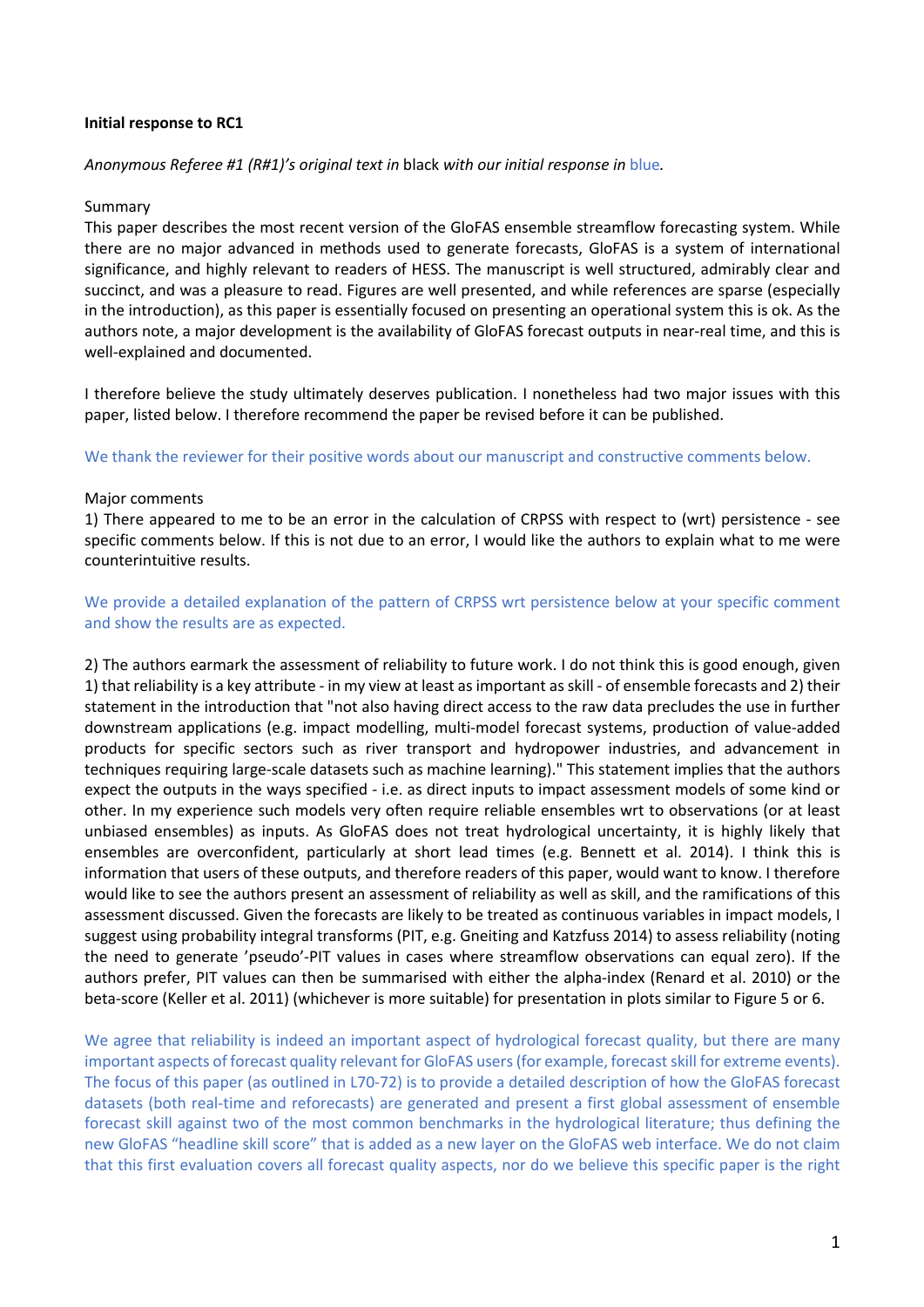place to add the evaluation of just reliability and not other aspects that might be important for the diverse range of users. By providing the large-sample reforecasts dataset openly, we strongly encourage users of GloFAS foreacsts to conduct their own specific and local evaluation. We see this paper as the first step, and as part of the ongoing GloFAS evolution will expand global-scale evaluation efforts to other forecast quality aspects. Thank you for your suggestion on the method for evaluation of reliability, we will certainly take this into consideration going forward.

#### Specific comments

L88-97 Please provide the model time step at some point in this paragraph.

The ECMWF ENS is run at a 6-hourly forecast time step and for ingestion into the GloFAS hydrological modelling chain, data from the 00 UTC run is extracted and aggregated to 24-houly time step. This information will be added to the end of this paragraph in the resubmitted manuscript.

L125 "https://www.globalfloods.eu/" the hyperlink associated with this text 1) differs from the text and 2) returns a 404 error.

Thank you for noticing this. The hyperlink should have pointed to the main GloFAS web site: "https://www.globalfloods.eu/" and will be corrected in the resubmitted manuscript.

L250 Figure 5. To me, there's something very counterintuitive (and perhaps erroneous?) about the persistence skill plot. The accuracy of persistence (the benchmark, and the demoninator in eq 1) is often very high at short lead times and then declines with lead time - often rapidly. In my experience, this decline is usually much faster than the decline in the accuracy of forecasts. So I would expect CRPSS wrt to persistence to be very low perhaps even close to 0 - at very short lead times, and then to rise with lead time. But Fig 5 shows the opposite of these trends - i.e. CRPSS wrt persistence starts high and falls with lead time. I can't see how this can occur without a calculation error - though perhaps I've missed something? Even if this is not due to an error, these results at least requires some discussion/explanation. CRPSS calculated wrt to climatology looks sensible to me, which makes the persistence results even more puzzling.

We do not think the results are counterintuitive, but agree it is very useful to have access to the individual components of the skill score equation 1 (i.e. CRPS $_{\text{fc}}$  and CRPS $_{\text{bench}}$ ) to better interpret the accuracy of the GloFAS forecasts *relative* to the accuracy of both persistence and climatology benchmark forecasts, as a function of lead time. We therefore show in Fig. A (below) the individual CRPS accuracy components in equation 1 (i.e. CRPS of GloFAS forecasts (black line), persistence benchmark (blue line) and climatology (red line)) as a median across n=5997 river points. This plot helps interpret the global median CRPSS results (solid lines) presented in Figure 5 in the original manuscript. While the CRPSS in Fig. 5 is dimensionless with an optimum value of 1, the CRPS error is measured in units of the variable being evaluated (here  $m^3/s$ ) and so has an optimum of 0 (i.e. perfect accuracy against the reanalysis).

It is clear from Fig. A and consistent with your comment: the accuracy of persistence (blue line) is highest at short lead times then gets rapidly less accurate as lead time increases. But it is also the case that the accuracy of GloFAS forecasts (black line) are highest at short lead times, and get less accurate as lead time increases. The decline of accuracy of persistence is however faster than the decline of the accuracy of GloFAS forecasts; this is also consistent with your comment. The persistence benchmark is very simple (use the reanalysis river discharge value from day before the forecast for all lead times), whereas the GloFAS forecast includes both information on the initial conditions as well as meteorological forecast information. Therefore, the accuracy of the GloFAS forecasts is (on average) higher than persistence, even for short lead times. In our opinion this is intuitive, and it would be more surprising if the considerably more sophisticated GloFAS forecasts were only as accurate or marginally more accurate than a simple persistence forecast, including at short lead times. Further, the core meteorological variables that drive GloFAS forecasts (e.g. precipitation and temperature) are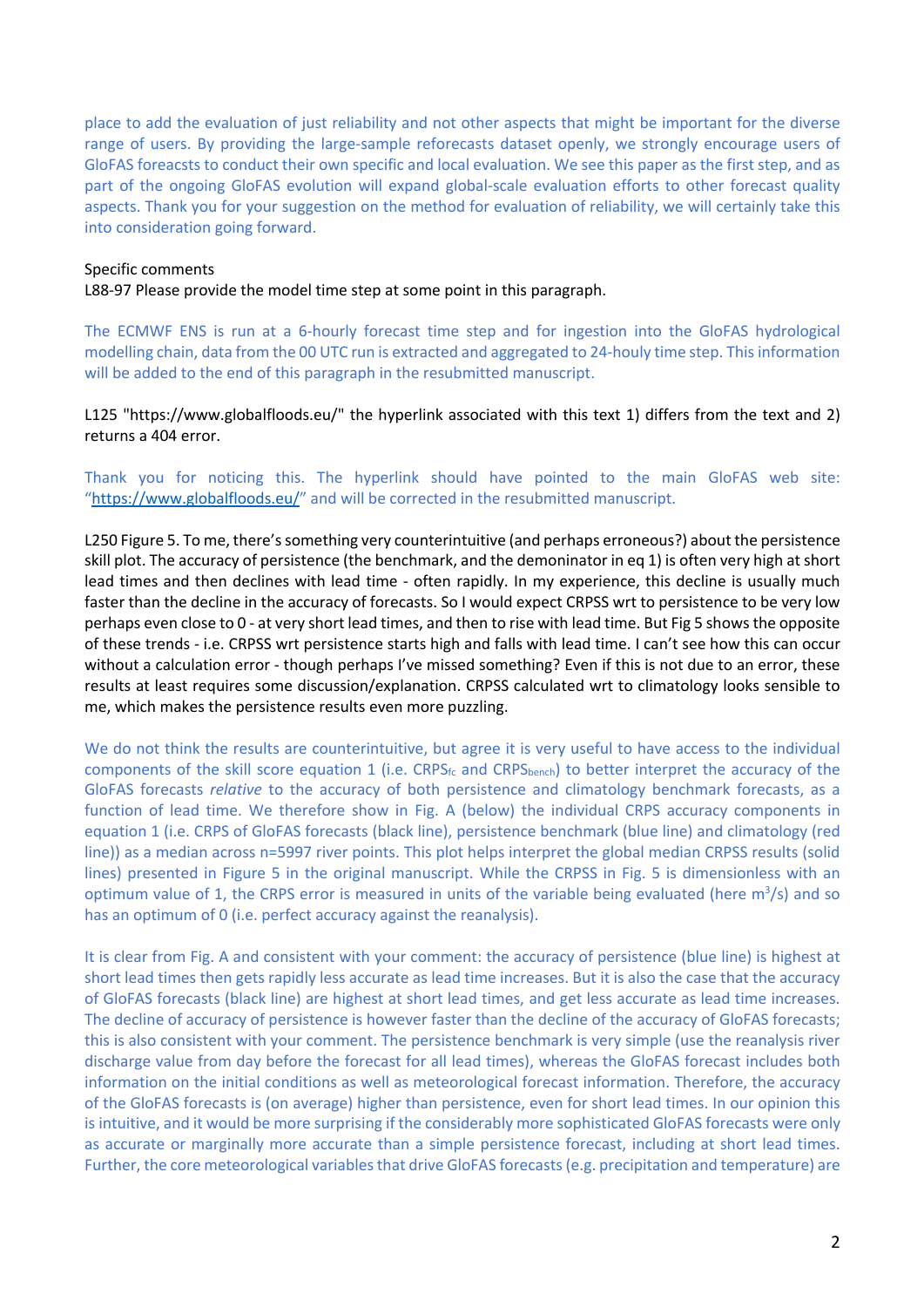most accurate at short lead times (Haiden et al., 2019). We also include the CRPS for climatology (red line) in Fig. A for completeness.

To help users better interpret the CRPSS for their stations of interest, we will include CRPSS as well as CRPS plots as a clickable "pop out" window as part of the new GloFAS "forecast skill" layer on the GloFAS Web Map Viewer. We will update Sect. 4.2 and Fig. 8 to reflect this change in the resubmitted manuscript.



**Figure A.: Global median Continuous Ranked Probability Score (CRPS) for GloFAS forecasts (black line) and both persistence (blue line) and climatology (red line) benchmark forecasts from 1- to 30-day lead times with respect to GloFAS-ERA5 river discharge reanalysis across 5997 diagnostic river points.**

L271 Figure 6 As with Fig 5, I would expect skill wrt to persistence to rise with lead time, not to fall.

As per the response to comment above, the accuracy of both the persistence benchmark forecast and GloFAS forecasts themselves decrease with lead time, but the accuracy of GloFAS forecasts decrease at a slower rate (Figure A above).

L343-345 "Future work should assess other aspects of forecast quality such as reliability (Robertson et al., 2013), value (Cloke et al., 2017) or performance during extreme events (Bischiniotis et al., 2019)." Not suggesting any change here, but the authors may also like to consider calculating the skill/reliability of accumulated volume forecasts (e.g. accumulated 30-day streamflows), as this may well be of interest to reservoir operators and others. The ability to simply sum streamflows of individual ensemble members over various lead times is a major benefit of ensemble streamflow forecasting systems such as this one (as opposed to probabilistic forecasts generated at discrete lead times).

We currently we use weekly river discharge averages within GloFAS-Seasonal operationally and for seasonal forecast evaluation (see Emerton et al., 2018). However, providing forecast products(and forecast evaluation) at a range of different accumulations is something we will take on board and seek feedback from GloFAS users, thank you for your comment.